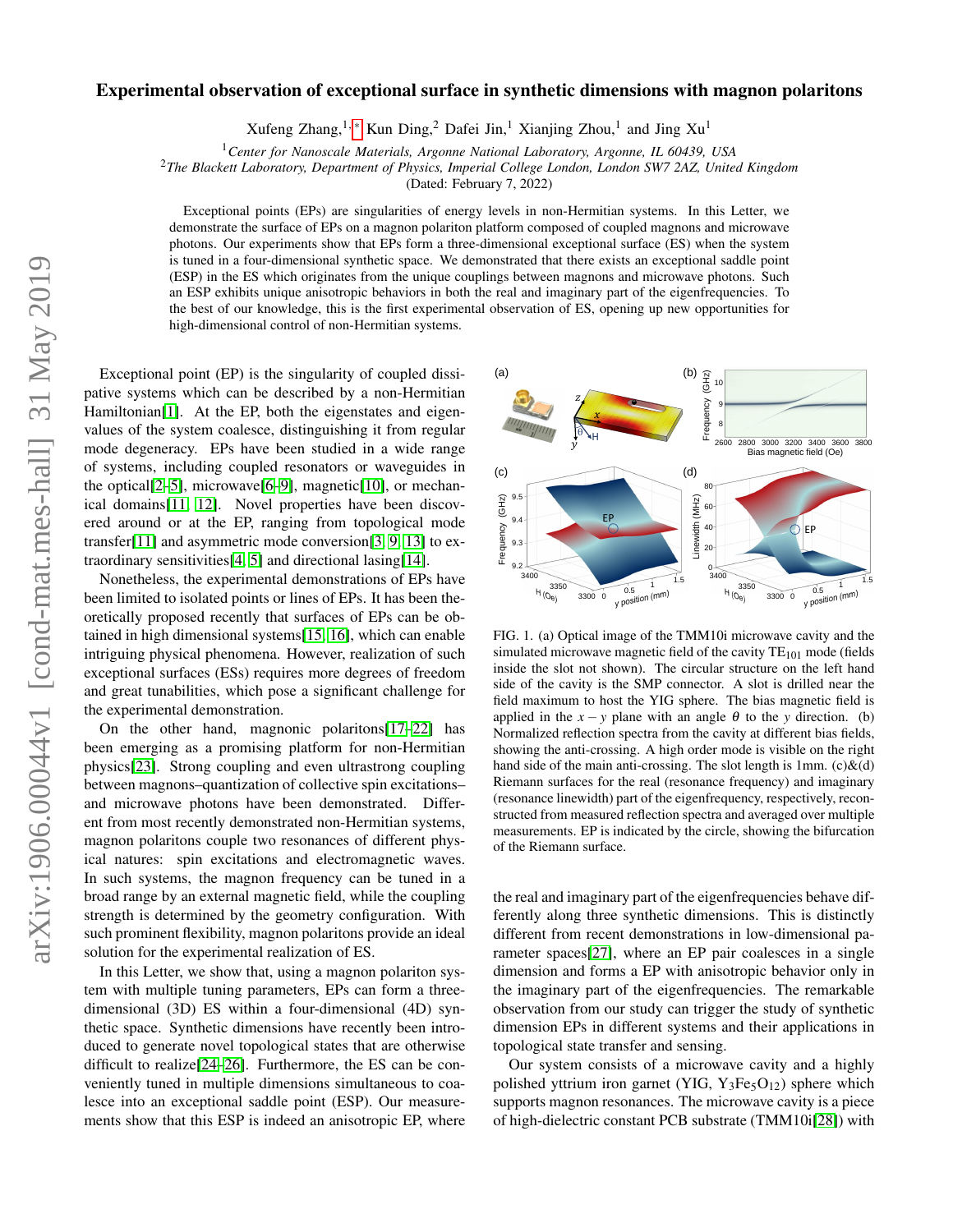doubled-sided copper cladding and enclosed by silver epoxy on the four sidewalls (Fig. [1a](#page-0-0)). One SMP connector is glued on the cavity to probe the microwave resonance, with its metal pin inserted inside a 1-mm diameter hole drilled into the substrate. The cavity is designed to have its  $TE_{101}$  mode (Fig. [1a](#page-0-0)) resonating at around 9 GHz, with a loaded linewidth of 94 MHz. The broad linewidth stems from the large dielectric and metal losses as well as the strong perturbation from the SMP probe. However, because of the large dielectric constant of the TMM10i board ( $\varepsilon = 9.8$ ), the cavity size is only  $12 \times 1.2 \times 5$  mm<sup>3</sup>, which is significantly reduced compared with conventional air-filled 3D microwave cavities operating at similar frequencies[\[17,](#page-4-15) [18\]](#page-4-22). Such volume reduction improves the mode matching between the magnon mode and the cavity mode. As a result, the magnon-photon coupling is drastically boosted and strong coupling can be easily achieved.

The YIG sphere we used has a diameter of 400  $\mu$ m and is glued on a ceramic rod. A 1-mm-wide slot is cut through the TMM10i board to host the YIG sphere inside the cavity. The slot length varies in different measurement, causing slight changes in the cavity resonance frequency and magnonphoton coupling strength. The YIG sphere is mounted on a two-axis translational stage and can move inside the slot. A bias magnetic field is applied in the *x*−*y* plane with a tunable angle  $(\theta)$  from the *y* direction, but if not specified, the measurements described in this Letter use a magnetic field parallel to the *y* direction. The magnon mode of interest, i.e., the ferromagnetic resonance (FMR) mode of the YIG sphere, is tuned by the bias magnetic field  $f_m = \gamma H$  where  $\gamma = 2.8$  MHz/Oe is the gyromagnetic ratio. When the magnon is tuned to near resonance with the cavity mode, they couple with each other through magnetic dipole-dipole interaction.

The magnon-microwave photon coupling is characterized by measuring the cavity reflection spectrum at different magnetic fields. Avoided-crossing spectra are obtained (Fig. [1b](#page-0-0)) using a cavity with a slot length of 1 mm, clearly showing the strong coupling between the magnon and the cavity photon modes. Intrinsic system parameters are extracted via numerical fittings: cavity resonance frequency  $f_c = 8.977$  GHz, cavity mode dissipation rate  $\kappa_c = 54 \text{ MHz}$ , magnon mode dissipation rate  $\kappa_m = 1.1$  MHz, coupling strength  $g = 128$  MHz. It is evident that the magnon-microwave photon coupling dominates over the dissipation rates of the magnon and cavity photon modes  $(g > \kappa_c, \kappa_m)$ , confirming the strong coupling between them. A large cooperativity of  $C = \frac{g^2}{K \sqrt{2}}$  $\frac{g^2}{\kappa_c \times \kappa_m}$  = 276 is obtained.

In general, our magnon polariton system can be described by a non-Hermitian Hamiltonian:

$$
H = \begin{pmatrix} f_c & 0 \\ 0 & f_m \end{pmatrix} + \begin{pmatrix} -i\kappa_c & g \\ g & -i\kappa_m \end{pmatrix}.
$$
 (1)

Solving the Hamiltonian gives two eigenmodes at eigenfrequencies:

<span id="page-1-0"></span>
$$
\lambda_{\pm} = f_{\pm} + i\kappa_{\pm} = f_0 + i\kappa_0 \pm \frac{1}{2} \sqrt{(\Delta f - i\Delta \kappa)^2 + 4g^2}, \quad (2)
$$



<span id="page-1-1"></span>FIG. 2. (a) Coupling strength as a function of *x* and *y* position of the YIG sphere. The black dot indicates the saddle point. The slot length is 5 mm. (b) Simulated microwave magnetic field distribution for the cavity mode around the slot. Dashed black line indicates the slot area. (c) Coupling strength as a function of  $\theta$  at  $x = 0$  mm and  $y = 0.05$  mm, where  $\theta$  is the angle of the bias magnetic field relative to the *y* direction. Circles and the solid line are the measurement and cosine fitting results, respectively.

where  $f_0 = (f_c + f_m)/2$ ,  $\kappa_0 = (\kappa_c + \kappa_m)/2$ ,  $\Delta f = f_m - f_c$ ,  $\Delta \kappa = \kappa_m - \kappa_c$ . The parameters needed for calculating the eigenfrequencies can be extracted from numerical fitting of the cavity reflection spectra[\[29\]](#page-4-23).

Equation [\(2\)](#page-1-0) indicates that for the two-mode coupled system, there exist two eigenmodes. The Riemann surfaces in Figs. [1](#page-0-0) (c) $\&$ (d) show the real (resonance frequency) and imaginary (linewidth) part of the eigenfrequencies, respectively, as a function of bias magnetic field and *y* position of the YIG sphere. These Riemann surfaces are obtained from calculations based on experiment results and averaged over multiple measurements to eliminate noises. For each (*H*, *y*) combination, there are two eigenfrequencies. For large *y* values, the YIG sphere is far away from the slot and therefore the mode overlap between magnon and cavity photon modes is small, resulting in a small coupling strength. As a result, the eigenfrequencies represent the intrinsic magnon and cavity photon modes, with the real part crossing each other at the diabolic points while the imaginary part separated from each other. When *y* becomes smaller, YIG sphere is closer to the center of the slot along *y* direction. The increased mode overlap leads to strong coupling, with avoided crossing in the real part of the eigenfrequencies and mixing of the imaginary part (linewidth). However, at the onset of the strong coupling when  $y = 0.7$  mm and  $H = 3348$  Oe, there exist only one eigenfrequency. This corresponds to the singularity condi-tion in Eq. [\(2\)](#page-1-0):  $\Delta f = 0$  and  $g = g_c = \Delta \kappa/2$ , where the two eigenfrequencies coalesce into one. Such a singularity on the Riemann surfaces (for both the real and imaginary part of the eigenfrequencies) is referred to as an EP. It is different from the two-mode degeneracy which has the same eigenfrequecy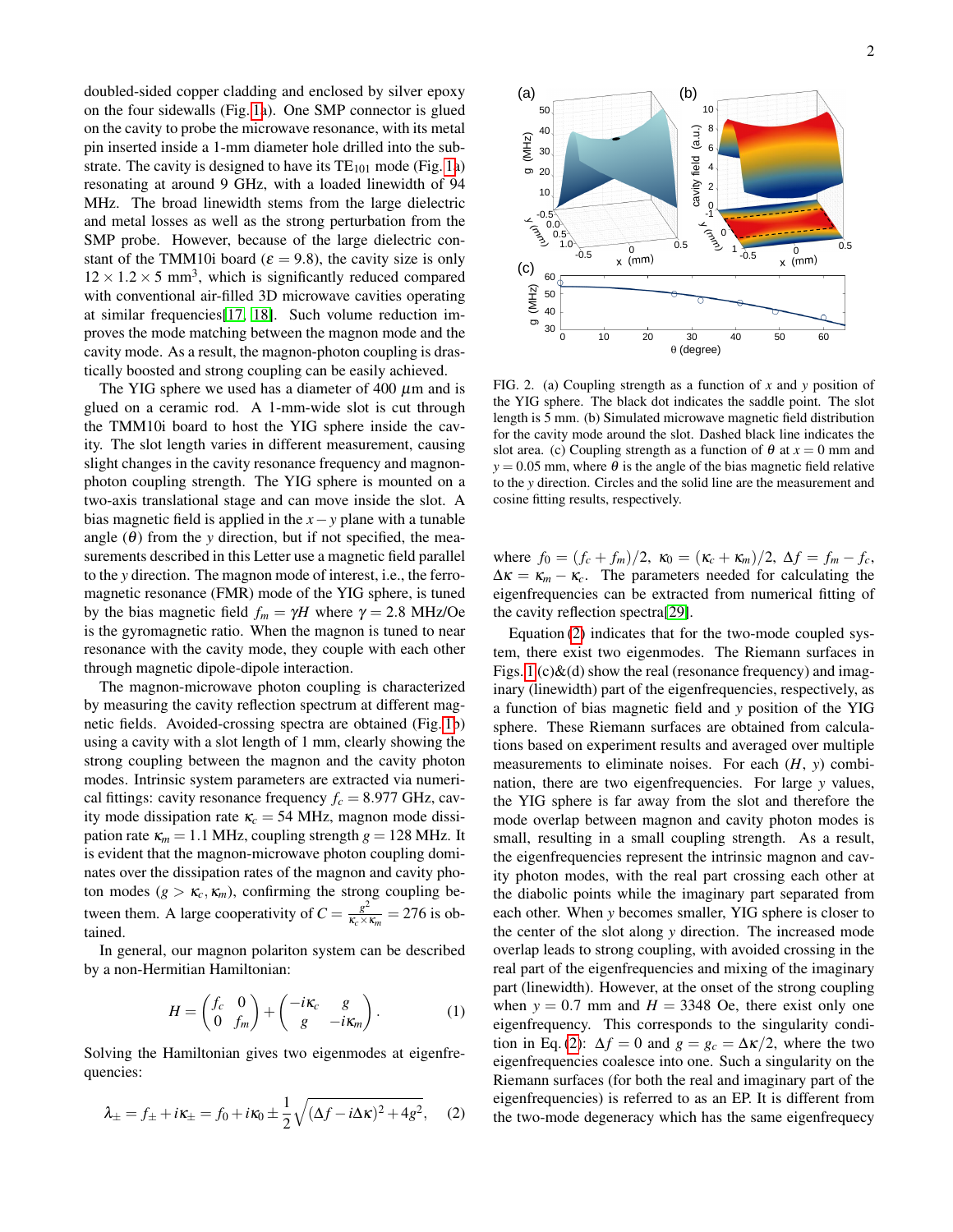

<span id="page-2-0"></span>FIG. 3. (a)-(c) Experimentally obtained Riemann surfaces for the real (top) and imaginary (bottom) part of the eigenfrequencies at different *x* positions of the YIG sphere:  $x = 0.66$  mm ( $g > g_c$ ),  $x = 0.13$  mm ( $g = g_c$ ),  $x = 0.00$  mm ( $g < g_c$ ). EP coalescence is observed at  $x = 0.13$  mm when  $g = g_c$ . (d) Coupling strength *g* as a function of *y* positions at various *x* locations. (e) & (f) Cross-sectional views at the EP for the lower figure of (b). Dashed lines are plotted to guide the eye.

but different eigenfunctions. Instead, at the EP the two eigenfunctions also coalesce into one. Note here only a half of the Riemann surface is plotted for clarity. Since moving YIG sphere along either direction of *y* axis is equivalent, the Riemann surface is symmetric along *y* axis, and therefore there exists another EP at  $y = -0.7$  mm, forming an EP pair.

The multi-degrees of freedom in our system allows manipulation of EPs in a high-dimensional synthetic space. In addition to the *y* position of the YIG sphere and the bias magnetic field  $H$ , the EP condition is also determined by the  $x$  position of the YIG sphere. Figure [2\(](#page-1-1)a) plots the measured magnonmicrowave photon coupling strength as a function of *x* and *y* positions. The decrease in the coupling strength compared with Fig. [1](#page-0-0) is attributed to the extended slot length (5 mm) which gives larger tuning range for *g* but less confined cavity fields. The saddle-shaped distribution of *g* is determined by the spatial distribution of the cavity  $TE_{101}$  mode inside the slot(Fig. [2b](#page-1-1)). On the other hand, the coupling strength is also affected by the overlapping factor[\[17\]](#page-4-15):  $g \propto h \cos \theta$ , where *h* is microwave magnetic field of the cavity mode and  $\theta$  is the angle of the applied bias magnetic field relative to the *y* axis. Note that the tilted bias magnetic field does not affect the magnon frequency because its amplitude does not change. Figure [2\(](#page-1-1)c) depicts the experimentally observed coupling strength as a function of  $\theta$ , showing a clear cosine dependence. Therefore, EPs in our system can be tuned in four synthetic dimensions.

The extra synthetic dimensions introduce convenient control over the magnon polariton EPs. Specifically, an EP pair can coalesce and form an anisotropic EP [\[27\]](#page-4-20). Figures [3\(](#page-2-0)a)– (c) plots the experimentally obtained Riemann surfaces at different *x* positions. The slight asymmetry along *y* position axis is attributed to the fact that the supporting rod of the YIG sphere moves into the slot and perturbs the cavity resonance.

The *x* position of the YIG sphere controls the relative position of the two EPs. When  $x = 0.66$  mm, the EP pair is clearly visible and widely separated. As *x* reduces, the two EPs move closer. When  $x = 0.13$  mm, the two EPs meet and coalesce. As *x* keeps decrease, no EP can be observed (at  $x = 0$ , e.g.), and the real part of the two eigenfrequencies always crosss each other at diabolic points while the imaginary parts are separated. This can be explained by comparing the coupling strength for different *x* positions at a bias magnetic field enabling zero detuning  $\Delta f = 0$  (Fig. [3d](#page-2-0)). When *x* is large, the maximum of the *g*−*x* curve is above the *g* =  $g_c$  line and the two curves cross twice, corresponding to two EPs. Decreasing *x* also leads to decreases in the couping strength, moving the whole  $g - x$  curve below the  $g = g_c$  line and therefore they have no intersections, which consequently eliminates any EPs. At  $x = 0.13$  mm, the maximum of the  $g - x$  curve is equal to  $g_c$  so the two curves is tangent to each other with a single intersection point at  $y = 0$  mm, corresponding to a single EP.

A single EP is obtained after the coalescence of the EP pair. For the real part of the eigenfrequency, no signature of mode coupling can observed in the Riemann surface. However, in the imaginary part the singularity condition associated with this EP can be easily observed: the top and bottom surfaces are separated from each other but in contact at a single point. Closer examination at this point shows that this coalesced EP behaves differently along the two parameter axises, as shown in Figs.  $3(e)$ &(f). A linear dependence of the linewidth on the *y* position is obtained near the EP, while for the bias magnetic field it has a square-root dependence. This can be explained by the fact that the coupling strength *g* has a parabolic dependence on *y*, while the detuning ∆*f* is linearly dependent on *H*.[\[29\]](#page-4-23)

However, the EP coalescence only takes place for *y* positions. When fixing  $y = 0$  and sweeping x, another coa-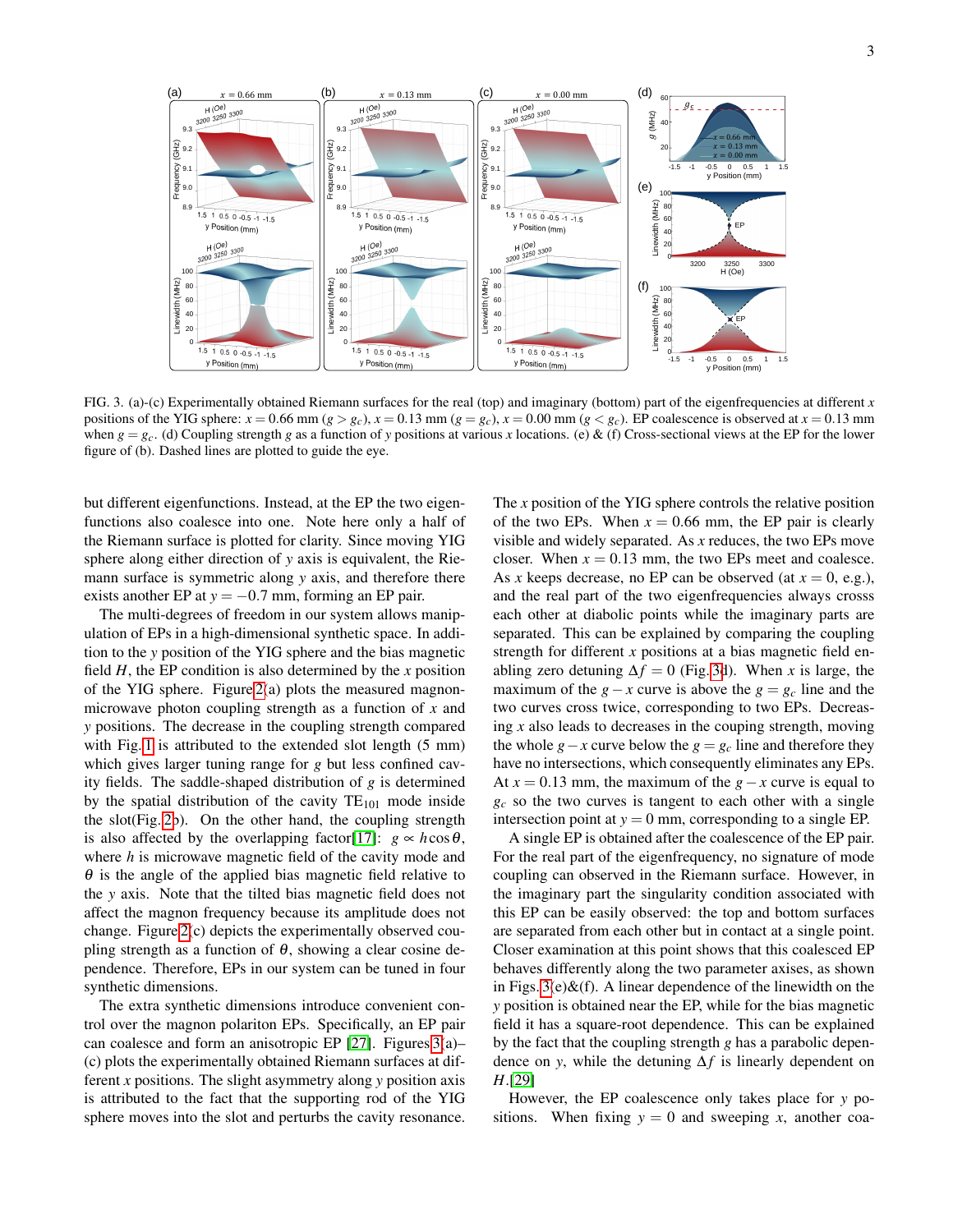

<span id="page-3-0"></span>FIG. 4. (a) Slices of the ES in the 3D parameter space (*x*,*y*,θ). The fourth dimension *H* is hidden (fixed at *H* = 3327 Oe). White dots are the results directly extracted from experimental data, and black lines are calculated from numerical fittings. The planes at given  $\theta$ s are guides to the eyes. The black dot represents the ESP. (b)-(d) Cross-sections of the Riemann surfaces at the ESP as a function of *y* position, magnetic field (*H*), and *x* position, respectively. Top figures: real part of the eigenfrequencies (resonance frequencies). Bottom figures: imaginary part of the eigenfrequencies (linewidth). Open circles are the experimental results, solid lines are numerical fittings, and dashed lines are to guide the eyes. Black dots represent EPs.

lesced EP appears at  $x = -0.13$  mm considering the symmetric distribution of the coupling strength *g* along the *x* direction (Fig. [2a](#page-1-1)), and these two coalesced EPs form a pair. But within the 4D synthetic space, we can conveniently manipulate the EP pairs to further coalesce them for *x* positions by taking advantage of the fourth dimension – the magnetic field angle  $\theta$ .

Figure [4\(](#page-3-0)a) plots the distribution of EPs in the 4D synthetic space  $(y, x, \theta, H)$ . The fourth dimension *H* is hidden by fixing *H* at 3237 Oe because EPs always occur at zero detuning  $(\Delta f = 0)$ . The EPs calculated from experimental data is represented by the white dots, while theoretical calculations from extrapolated data are shown in solid lines, and a good agreement is observed. These EPs form an ES which exhibits a saddle-shaped distribution and is in agreement with the relation between the coupling strength and the *x* and *y* positions.

EPs always form pairs either along *x* or *y* axis on such an ES. However, by varying  $\theta$ , a unique condition can be found when the EP pair coalesces along both axises. Changing  $\theta$  effectively changes the overall amplitude of the saddle surface of the coupling strength. When  $\theta$  is small (large), the coupling strength is large (small). Therefore, the saddle surface in Fig. [2\(](#page-1-1)a) intersects the  $g = g_c$  plane below (above) the saddle point, and the intersection is a hyperbola with a gap along *y* (*x*) direction. Note at these intersections,  $g = g_c$  is satisfied, so the parameter combination at these intersections  $(x, y, \theta)$ , *H*) represents the EP condition in the synthetic space, which is summarized in Fig. [4\(](#page-3-0)a). At a critical angle  $\theta_c$ , the saddle surface intersects the  $g = g_c$  plane at the saddle point ( $x = x_c$ and  $y = y_c$ ). In this case, the intersection is a single point instead of a hyperbola, indicating the coalescence of EP pairs into one singularity simultaneously in both *x* and *y* axis (black dot on the  $\theta = 60^\circ$  plane in Fig. [4a](#page-3-0)).

The EP coalescence in the 4D synthetic space leads to a

nontrivial phenomena: high-dimensional anisotropic EP. Figures [4\(](#page-3-0)b)–(d) plot the eigenfrequencies of the system around this ESP. Similar to Fig. [3,](#page-2-0) the EP coalescence results in anisotropic behavior along *y* and *H* axis in the imaginary part of the eigenfrequency (linewidth). The linewidth shows a linear dependence on *y* and a square-root dependence on *H*. While for the *x* parameter, the anisotropic EP occurs in the real part of the eigenfrequency (resonance frequency). A linear dependence on *x* is observed for the resonance frequency, which shows a square-root dependence on *H*. Therefore, the ESP is anisotropic along three different synthetic dimensions for both real and imaginary part of the eigenfrequencies. The linear crossings in both real and imaginary parts of the eigenfrequencies at a single EP are unique to our ESP because of the coupling strength distribution shown in Fig. [2\(](#page-1-1)a). Such carefully designed coupling conditions offer the degrees of freedom to realize other interesting phenomena in the future, such as anisotropic high-order EPs. From the application point of view, the resonance frequency and linewidth can be used independently to sense different physical variables with various sensitivities and dynamic ranges.

To summarize, we have experimentally demonstrated the ES in a high-dimensional synthetic space for magnonic polaritons. Such an ES can coalesce to an ESP, leading to the emergence of 3D anisotropic behaviors. Our demonstration shows the great potential of magnon polaritons for high-dimensional non-Hermitian physics and opens up new opportunities. For instance, encircling an EP in the highdimensional synthetic space can enable new functionalities for topological state transfer or unidirectional propagation. In addition, time reversal symmetry breaking in the highdimensional synthetic space can be obtained considering the magnetic nature of magnons. Moreover, our demonstration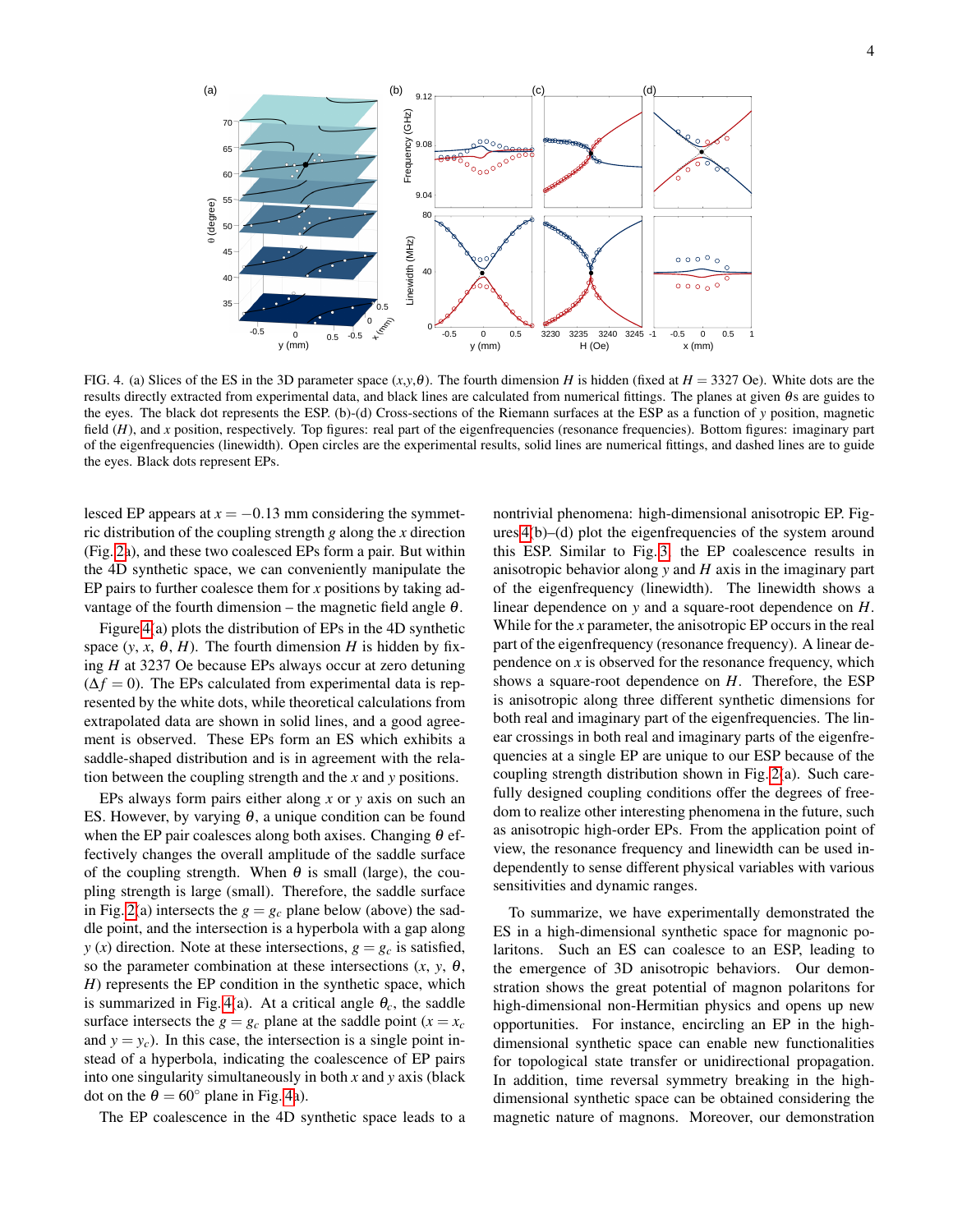can also be extended to magnon-based quantum information processing, where the high-synthetic-dimensional control can enable robust quantum state transduction. Therefore, our results lay the groundwork for magnonic non-Hermitian physics and point out a new avenue for magnon-based signal processing.

This work was performed at the Center for Nanoscale Materials, a U.S. Department of Energy Office of Science User Facility, and supported by the U.S. Department of Energy, Office of Science, under Contract No. DE-AC02-06CH11357. K.D. acknowledges funding from the Gordon and Betty Moore Foundation. X.Z. thanks Dr. Daniel Lopez for enlightening discussions and Dr. Gary Wiederrecht for proofreading the manuscript.

- <span id="page-4-0"></span><sup>∗</sup> [xufeng.zhang@anl.gov](mailto:xufeng.zhang@anl.gov)
- <span id="page-4-1"></span>[1] W. D. Heiss, Journal of Physics A: Mathematical and Theoretical 45, 444016 (2012).
- <span id="page-4-2"></span>[2] M.-A. Miri and A. Alu, Science 363, 39 (2019).
- <span id="page-4-9"></span>[3] J. W. Yoon *et al.*, Nature 562, 7725 (2018).
- <span id="page-4-11"></span>[4] H. Hodaei, A. Hassan, S. Wittek, H. Garcia-Gracia, R. El-Ganainy, D. Christodoulides, and M. Khajavikhan, Nature 548, 187 (2017).
- <span id="page-4-3"></span>[5] W. Chen, S. Ozdemir, G. Zhao, J. Wiersig, and L. Yang, Nature 548, 192 (2017).
- <span id="page-4-4"></span>[6] C. Dembowski, H. Graf, H. Harney, A. Heine, W. Heiss, H. Rehfeld, and A. Richter, Physical Review Letters 86, 787 (2001).
- [7] C. Dembowski, B. Dietz, H. Graf, H. Harney, A. Heine, W. Heiss, and A. Richter, Physical Review Letters 90, 034101 (2003).
- [8] C. Dembowski, B. Dietz, H. Graf, H. Harney, A. Heine, W. Heiss, and A. Richter, Physical Review E 69, 056216 (2004).
- <span id="page-4-5"></span>[9] J. Doppler *et al.*, Nature 537, 76 (2016).
- <span id="page-4-6"></span>[10] X.-L. Zhang, S. Wang, W.-J. Chen, and C. Chan, Physical Review A 96, 022112 (2017).
- <span id="page-4-7"></span>[11] H. Xu, D. Mason, L. Jiang, and J. Harris, Nature 537, 80 (2016).
- <span id="page-4-8"></span>[12] K. Ding, G. Ma, M. Xiao, Z. Zhang, and C. Chan, Physical Review X 6, 021007 (2016).
- <span id="page-4-10"></span>[13] R. Uzdin, A. Mailybaev, and N. Moiseyev, J. Phys. A: Math. Theor. 44, 435302 (2011).
- <span id="page-4-12"></span>[14] B. Peng *et al.*, Proceedings of the National Academy of Sciences 113, 6845 (2016).
- <span id="page-4-13"></span>[15] H. Zhou, J. Y. Lee, S. Liu, and B. Zhen, Optica 6, 190 (2019).
- <span id="page-4-14"></span>[16] R. Okugawa and T. Yokoyama, PHYSICAL REVIEW B 99, 041202(R) (2019).
- <span id="page-4-15"></span>[17] X. Zhang, C.-L. Zou, L. Jiang, and H. X. Tang, Physical Review Letters 113, 156401 (2014).
- <span id="page-4-22"></span>[18] Y. Tabuchi, S. Ishino, T. Ishikawa, R. Yamazaki, K. Usami, and Y. Nakamura, Physical Review Letters 113, 083603 (2014).
- [19] M. Goryachev, W. Farr, D. Creedon, Y. Fan, M. Kostylev, and M. Tobar, Physical Review Applied 2, 054002 (2014).
- [20] L. Bai, M. Harder, Y. Chen, X. Fan, J. Xiao, and C.-M. Hu, Physical Review Letters 114, 227201 (2015).
- [21] H. Huebl, C. Zollitsch, J. Lotze, F. Hocke, M. Greifenstein, A. Marx, R. Gross, and S. Goennenwein, Physical Review Letters 111, 127003 (2013).
- <span id="page-4-16"></span>[22] B. Bhoi, B. Kim, J. Kim, Y.-J. Cho, and S.-K. Kim, Scientific Reports 7, 11930 (2017).
- <span id="page-4-17"></span>[23] D. Zhang, X.-Q. Luo, Y.-P. Wang, T.-F. Li, and J. You, Nature Communications 8, 1368 (2017).
- <span id="page-4-18"></span>[24] E. Lustig, S. Weimann, Y. Plotnik, Y. Lumer, M. A. Bandres, A. Szameit, and M. Segev, Nature 567, 356 (2019).
- [25] Q. Wang, M. Xiao, H. Liu, S. Zhu, and C. Chan, Physical Review X 7, 031032 (2017).
- <span id="page-4-19"></span>[26] L. Yuan, Q. Lin, M. Xiao, and S. Fan, Optica 5, 1396 (2018).
- <span id="page-4-20"></span>[27] K. Ding, G. Ma, Z. Zhang, and C. Chan, Physical Review Letters 121, 085702 (2018).
- <span id="page-4-21"></span>[28] Rogers Corporation.
- <span id="page-4-23"></span>[29] Supplementary Materials.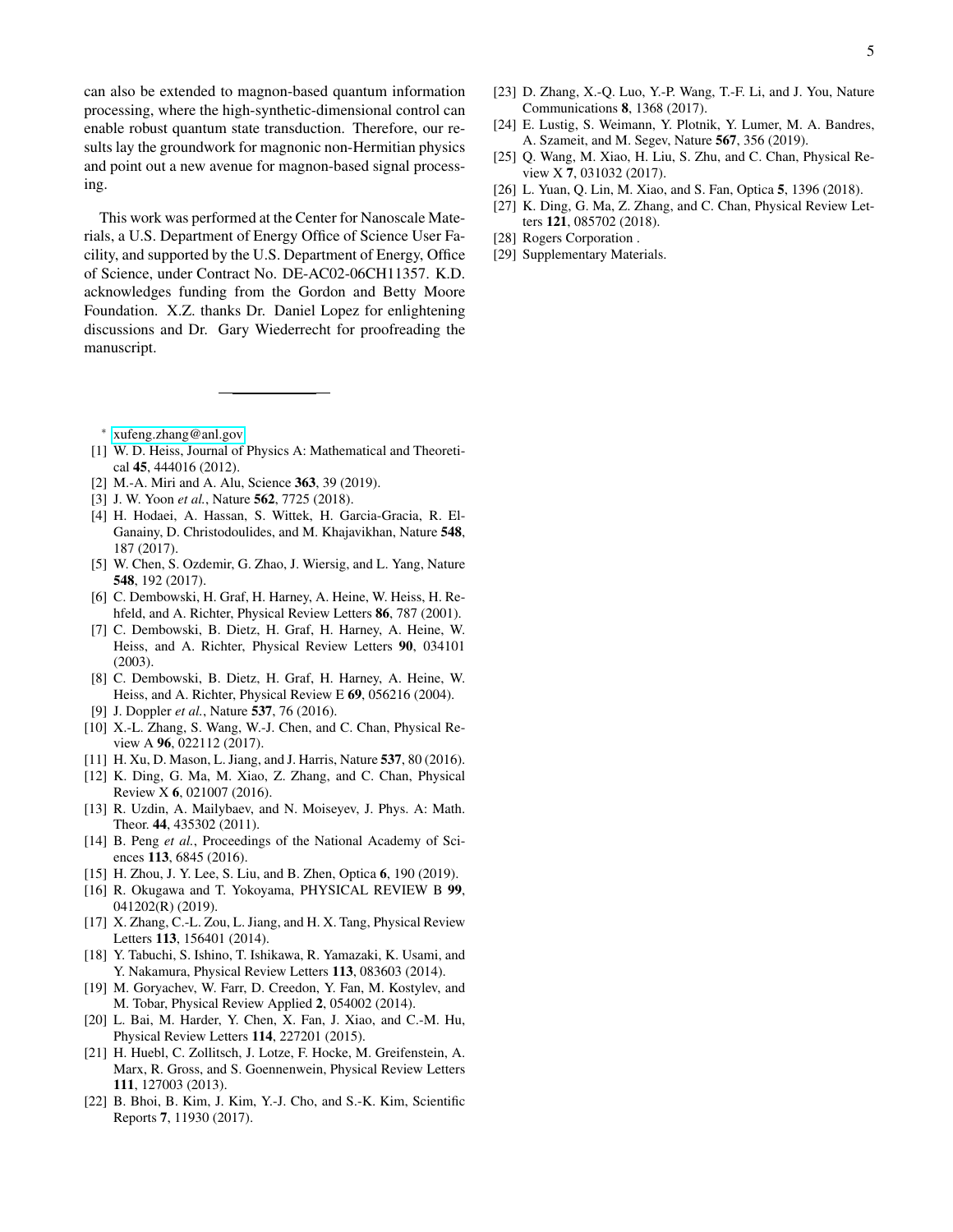# Supplementary Material

# A. Device preparation and measurement

The microwave cavity is prepared on a 1.27-mm-thick TMM10i PCB substrate. The TMM10i substrate has a dielectric constant of 9.8 and is coated with 35-um-thick copper on both sides. The board is cut into the desired size  $(12 \times 5)$ mm<sup>2</sup>) and polished on the four edges using sand paper and cleaned afterward. Silver epoxy is applied to the four edges and cured at 95° for 6 hours on a hotplate. The measured resonance frequency is at around 9 GHz as desired. Its resonance linewidth is higher than the air-filled 3D copper cavities because of the high dielectric and metal losses. The TMM10i substrate has a loss tangent of 0.002, and the loss of the silver epoxy is even higher. Besides, since the cavity volume is very small, the SMP probe introduces strong perturbation to the cavity field distribution which also caused additional losses. However, thanks to the significantly reduced cavity volume, strong coupling is still conveniently achievable. The device is measured by a vector network analyzer through out our experiment. Since there is only one SMP probe, reflection measurement is carried out. A circulator is used to separate the reflected signal frothe input signal to reduce interferences. The reflected signals are collected by Labview programs for post-processing.

### B. Parameter extraction and Riemann surface construction

The Riemann surfaces cannot be directly constructed from the measurement results. They rely on the intrinsic system parameter as list in Eq.(2) of the main text: intrinsic resonance frequency and linewidth for both the magnon and cavity photon modes. These parameters can be numerically extracted from the measured reflection spectra using the following equation:

$$
R(f) = A \times \left| 1 - \frac{2\kappa_e}{i(f_c - f) + \kappa_c + \frac{g^2}{i(f_m - f) + \kappa_m}} \right|^2, \quad (S1)
$$

where  $R(f)$  is the reflection as a function of frequency  $f$ ,  $A$ is the amplitude,  $\kappa_e$  is the coupling rate of the cavity with the SMP probe.

### C. Anisotropy of the coalesced exceptional point

As described in the main text, the eigenfrequency has different dependencies on the three parameters: YIG sphere position *y* and *x*, and the bias magnetic field *H*. According to Eq. (2) in the main text, the square-root term determines the dependence of the eigenfrequency on the system parameters:

<span id="page-5-0"></span>
$$
\lambda_1 = \sqrt{(\delta f - i\Delta \kappa)^2 + 4g^2}.
$$
 (S2)

1. Dependence on *y*. In our experiment, the  $g - y$  relation is a parabola ( $g \propto y^2$ ), which is confirmed by the numerical fitting (Fig. [5a](#page-6-0)). The coalescence of EPs occurs at the peak of the parabola. At the EP, we have  $\Delta f = 0$ , therefore Eq. [\(S2\)](#page-5-0) reduces to  $\lambda_1 = \sqrt{(-i\Delta\kappa)^2 + 4g^2} = \sqrt{4g^2 - \Delta\kappa^2}$ . At the coalesced EP condition, we have  $g = g_c = \Delta \kappa/2$ . Because this point is the maximum of the  $g - y$  parabola, there is always  $g \leq \Delta \kappa/2$ . So the coupling strength can be expresses as  $g = g_c - \delta$ , where  $\delta$  is a positive number to ensure  $g$  does not exceed  $g_c$ . Under this condition, we have  $\lambda_1 = \sqrt{4g_c^2 + 4\delta^2 - 8g_c\delta - 4g_c^2} = 2\sqrt{\delta^2 - 2g_c\delta}$ . Under perturbation limit, it can be rewritten as  $\lambda_1 = 2\sqrt{-2g_c\delta}$ . Consequently, we have  $\text{Im}(\lambda_1) \propto \sqrt{y^2} \propto y$ , considering the parabola relation between *g* and *y*. This explains the linear dependence of the imaginary part of eigenfrequency on *y* position of the YIG sphere. Since now  $\lambda_1$  is purely imaginary, the real part of the eigenfrequency will not be affected and therefore remain constant when sweeping *y* and is identical (theoretically) for both eigenmodes (Fig.4b in the main text).

2. Dependence on *x*. Similarly, the  $g - x$  relation in our measurements is also a parabola ( $g \propto x^2$ ), as plotted in Fig. [5b](#page-6-0). The coalescence of EPs occurs at the bottom of the parabola. At the EP, we have  $\Delta f = 0$ , therefore Eq. [\(S2\)](#page-5-0) reduces to  $\lambda_1 = \sqrt{(-i\Delta\kappa)^2 + 4g^2} = \sqrt{4g^2 - \Delta\kappa^2}$ . At the coalesced EP condition, we have  $g = g_c = \Delta \kappa/2$ . Because this point is the minimum of the  $g - x$  parabola, there is always  $g \ge \Delta \kappa/2$ . So the coupling strength can be expresses as  $g = g_c + \delta$ , where  $\delta$  is a positive number to ensure *g* does not go below *gc*. Under this condition, we have  $\lambda_1 = \sqrt{4g_c^2 + 4\delta^2 + 8g_c\delta - 4g_c^2} = 2\sqrt{\delta^2 + 2g_c\delta}.$  Under perturbation limit, it can be rewritten as  $\lambda_1 = 2\sqrt{2g_c\delta}$ . Consequently, we have  $\text{Re}(\lambda_1) \propto \sqrt{x^2} \propto x$ , considering the parabola relation between *g* and *x*. This explains the linear dependence of the real part of eigenfrequency on *x* position of the YIG sphere. Since now  $\lambda_1$  is purely real, the imaginary part of the eigenfrequency will not be affected and therefore remain constant when sweeping *x* and is identical (theoretically) for both eigenmodes (Fig.4d in the main text).

3. Dependence on *H*. To study the dependence on *H*, we take advantage of the fact that  $g = g_c = \Delta \kappa/2$  at the EP, and rewrite Eq. [\(S2\)](#page-5-0) as  $\lambda_1 = \sqrt{\Delta f^2 - 2i\Delta f \Delta \kappa - \Delta \kappa^2 + 4g^2}$  =  $\sqrt{\Delta f^2 - 2i\Delta f \Delta \kappa}$ . Under perturbation condition,  $\Delta f \to 0$ , so we have  $\lambda_1 = \sqrt{-2i\Delta f \Delta \kappa} = (1 - i)\sqrt{\Delta f \Delta \kappa}$ . Therefore, both the real and imaginary part of  $\lambda_1$  have a square-root dependence on ∆*f* . Because of the linear relation betwen ∆*f* and *H*, a square-root dependence on the bias magnetic field *H* is obtained for both the real and imaginary part of the eigenfrequency.